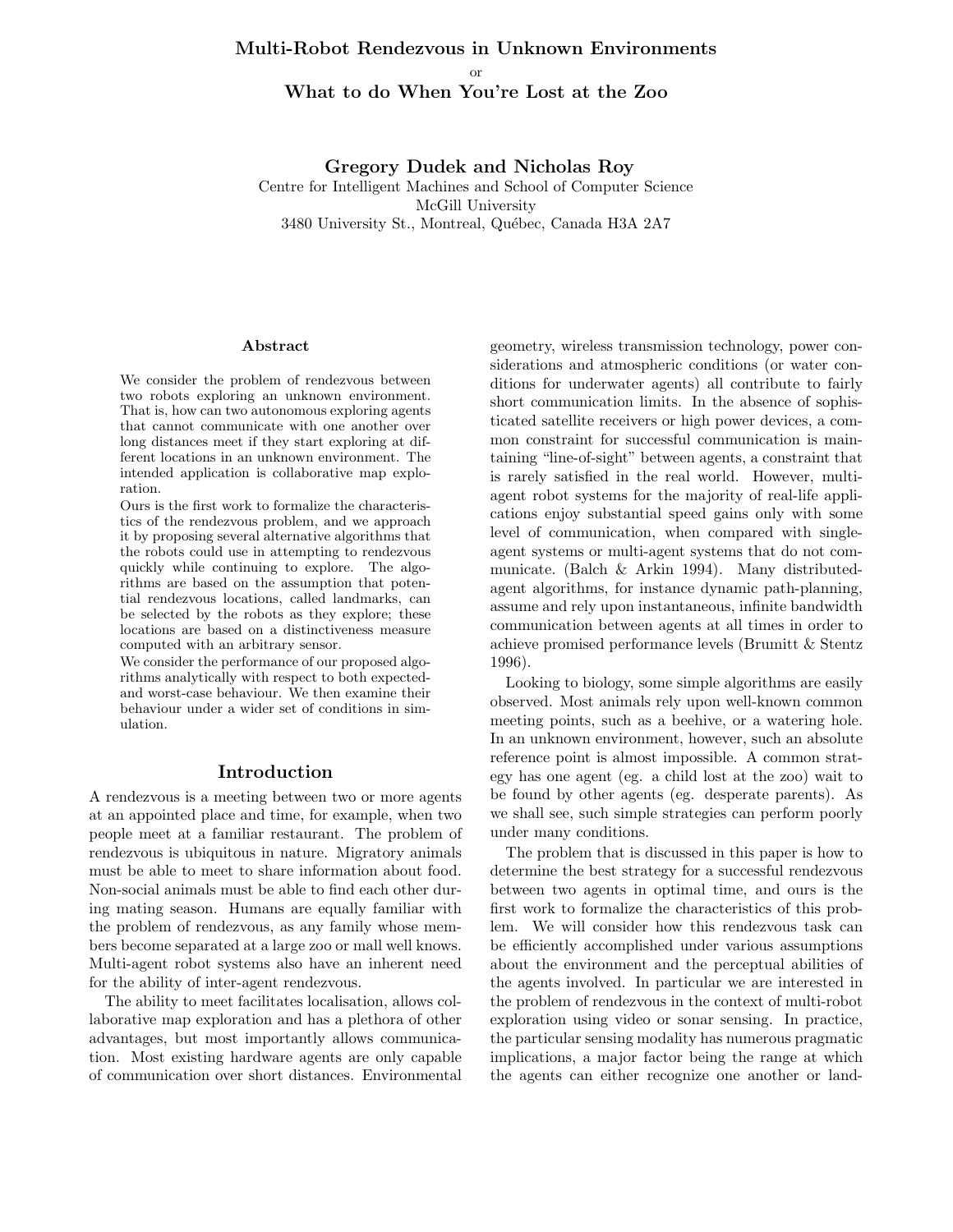marks in the environment. In the context of a general rendezvous strategy we will, however, consider a generic "abstract" sensor that allows the agents to recognize one another when they are sufficiently close together and which allows them to evaluate any point in space as to its suitability as a rendezvous point.

### Background

Several authors have considered interaction and coordination between multiple mobile robots. Arkin and his colleagues, in particular, have considered issues of co-ordinated motion as well as collaborative behaviour with minimal pre-planning (Arkin & Hobbs 1992; Balch & Arkin 1994). His work, however, has not focussed on exploration or the use of deliberative strategies to allow robots to meet.

There has been considerable work in addressing the problems of communication between agents in a multiple agent system, however the majority of work has been to maximise efficiency and minimise complexity (Mataric 1992) (et al. 1992). Mataric has looked at models of collaborative behaviour between mobile robots (Mataric 1992), and observed that the form of communication plays an important role in how collaborative actions proceed. In this work, we deal with how to facilitate that communication by allowing the robots to meet.

Yoshida et al. addressed the problem of how to reduce a global communication network to local communication, in order to minimizing information complexity (et al. 1995). However, there has not been much research in overcoming communication limitations, except by limiting the scope of the system to some area (such as a factory or a port) where communication between agents can be guaranteed by some global co-ordinator.

The selection of distinctive locations in a simple 2- D environment has been considered previously in the context of map-making (Kuipers & Byun 1991), in which distinctive locations were determined by hillclimbing, that is, by local gradient ascent over some function of the sensor output. More generally, local maxima in some continuous property of the environment would seem to present an opportunity for converting a metric environment representation into a graph-like or topological one (Chatila & Laumond 1985; Dudek et al. 1991).

The problem of map generation from co-operative multi-agent exploration was discussed and implemented by Ishioka et al. (Ishioka, Hiraki, & Anzai 1993). Their work is a canonical example of the potential applications of the technique presented in this paper, in which cooperative heterogeneous robots generated maps of unknown environments. They did not discuss the problem of rendezvous, but focussed only on how to merge maps once the rendezvous has occurred. It is worth noting that map fusion is also closely related to the generic image-registration problem.

### The Rendezvous Problem

We have separated the rendezvous problem into two separate sub-problems. The first is how to select points in the environment for potential rendezvous. These points will be referred to as **landmarks**. The second subproblem that is the major focus of this work, is how to select which point, out of the set of potential rendezvous points, to visit at the assigned time. The context of the rendezvous is an unknown environment, with no shared spatial information between agents, and no communication until rendezvous. We are examining the rendezvous problem in terms of minimizing time to rendezvous under various conditions such as sensor noise, environment size, etc.. Determining when a rendezvous is necessary in the framework of another task is a task-dependent problem, and is outside the scope of this paper.

We start by briefly considering some properties of good distinctiveness measures. We will then present several rendezvous strategies, consider their statistical properties analytically and simulate their behaviour numerically. We conclude with a discussion of the results.

### Landmark Selection

As an agent travels throughout the environment, every visited location is evaluated by the agent in terms of its uniqueness. The assumption is that distinctive locations (with respect to some sensor-based computation) serve as locations that both robots can independently select as good landmarks. This notion of a landmark also serves as the basis of the topological mapping strategy proposed by Kuipers (Kuipers & Byun 1991). We refer to the scalar measure of suitability as a rendezvous point as distinctiveness:  $D(x, y)$ , or more generally, for a pose vector **q** we can define  $D(\mathbf{q})$ . This is implicitly a function of sensor data  $f(q)$ , so we have  $D(f(q))$ . Although the agent's sensor may not return scalar values, some scalar suitability measure can be usually be computed from the sensor. Some intuitive examples of environmental attributes that might serve as distinctiveness measures are: symmetry, distance to the nearest obstacle, or altitude (for 3D surfaces – for example humans might select hill tops).

In order for two robots to agree on a good landmark, they must have similar perceptions of the environment or be able to convert their percepts into a common intermediate form. In the extreme case of two agents with dramatically different sensing modalities, there is essentially no way for them to rendezvous based on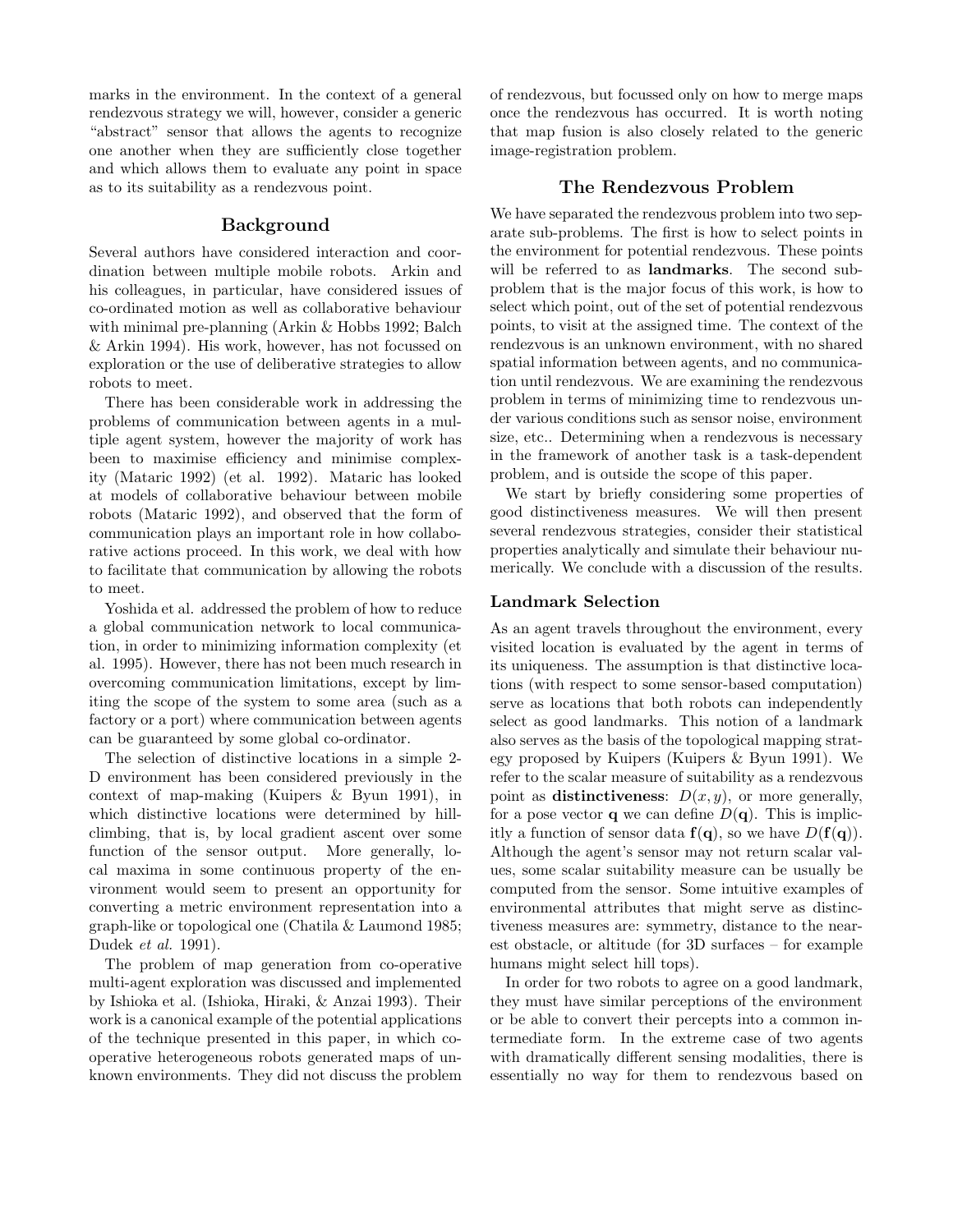the recognition of environmental characteristics. Sensor noise can play a similar problematic role. We model this aspect of the problem by parameterizing the extent to which the two agents can reliably obtain the same measurement of distinctiveness at the same location. With full generality, we can consider one of the two agents as the reference perceiver (the arbiter of good taste) with a percept  $D_1(x, y) = D(x, y)$  while the second robot obtains a sensor measurement which can be viewed as noisy with respect to that of the first robot:

$$
D_2(x, y) = (1 - \delta)D(x, y) + \delta \eta(x, y),
$$
 (1)

where  $\eta(x, y)$  is a noise process and  $\delta$  specifies the extent to which both robots sense (or perceive) the same thing. If both robots have exactly the same perceptions of the environment we have  $\delta = 0$ . In the context of this formalism,  $\eta(x, y)$  combines both intrinsic sensor noise and any differences in the type of sensor used.

The possible distinctiveness measures are heavily dependent on the types of sensor the robots have at their disposal. Because the robot assigns a value to every point, a good modality is one that allows the distinctiveness to be defined at any location in the environment, and for which there exists some metric that can order the resultant landmarks in the environment in terms of distinctiveness. This ordering allows the landmarks to be ranked in terms of their likelihood to lead to a successful rendezvous.

Certain generic properties apply to suitable landmarks and the distinctiveness function  $D(x, y)$  independent of the sensing modality. If the distinctiveness function is smooth and has few local extrema or inflection points, then it may be possible to define highly stable and mutually agreed-upon landmarks with great ease using gradient ascent. However, although this strategy is attractive in principle, we believe that in many real environments, sensor noise, occlusion and other factors may make the "distinctiveness surfaces" highly nonconvex and thus complicate the process.

The distinctiveness function and the associated landmarks should be stable over time and should not depend on the trajectory or history of the robot. For example, the "Northern-most" point in the already-explored environment is a poor choice since if, for example, the explored area of each robot is circular, then two robots will only have the same "northern-most" point if the environment is highly constrained or if the explored regions are very similar.

In this paper, we will neglect issues of navigation and assume an agent can always accurately reach a desired goal in the environment. While our framework can accomodate navigational error, it is outside the scope of this paper. For concreteness, the reader can imagine a point robot capable of arbitrary motion within free space.

The distinctiveness measure typically used for research in this area, in the context of mobile robotics and sonar-based perception, is the mean distance returned by the sonar ring, which essentially uses the enclosed space as the value of the landmark - the bigger the room, the better a landmark. Note that errors due to specularity with respect to sonar make the physical interpretation of the measurement ambiguous.

### Rendezvous Strategies

In order to estimate the effectiveness of alternative strategies for rendezvous, we have identified key attributes that must be formalised. Important attributes of the rendezvous problem are:

- Similarities the reproducibility of the perceptions between agents (do they sense the same attributes, and do they even use the same sensors),
- Landmark Commonality the extent of overlap between the spatial ranges of the agents (this may change with time),
- Synchronisation the level of synchronisation between the agents (for example, can they agree to meet at high noon).
- Landmark Cardinality the number  $n$  of landmarks selected by each agent.

Implicit in the description of these attributes are certain assumptions. It is assumed that all agents share some degree of synchronization - that is, all agents can agree on when rendezvous attempts should be made. However, this synchronisation may contain noise, which will be dealt with shortly. The second assumption is that all agents have the same landmark set cardinality - they all attempt rendezvous over the same number of landmarks (even if they are not using identically the same landmarks in their sets). Finally, it is assumed that all agents are performing the same task, and using the same rendezvous strategies.

We have developed several fundamental strategies for assuring a rendezvous. As we will see, the best strategy depends on several properties of the robots and of the environment. In the simplest, idealized, noise-free case, each robot should select the location in the environment that is the most distinctive. Given 100% landmark commonality and the absence of noise, they will select the same location. Each robot should navigate to this location and wait for the other robot(s) to arrive. At such a time, they could fuse their maps and suitably partition any remaining exploration to be done. The problem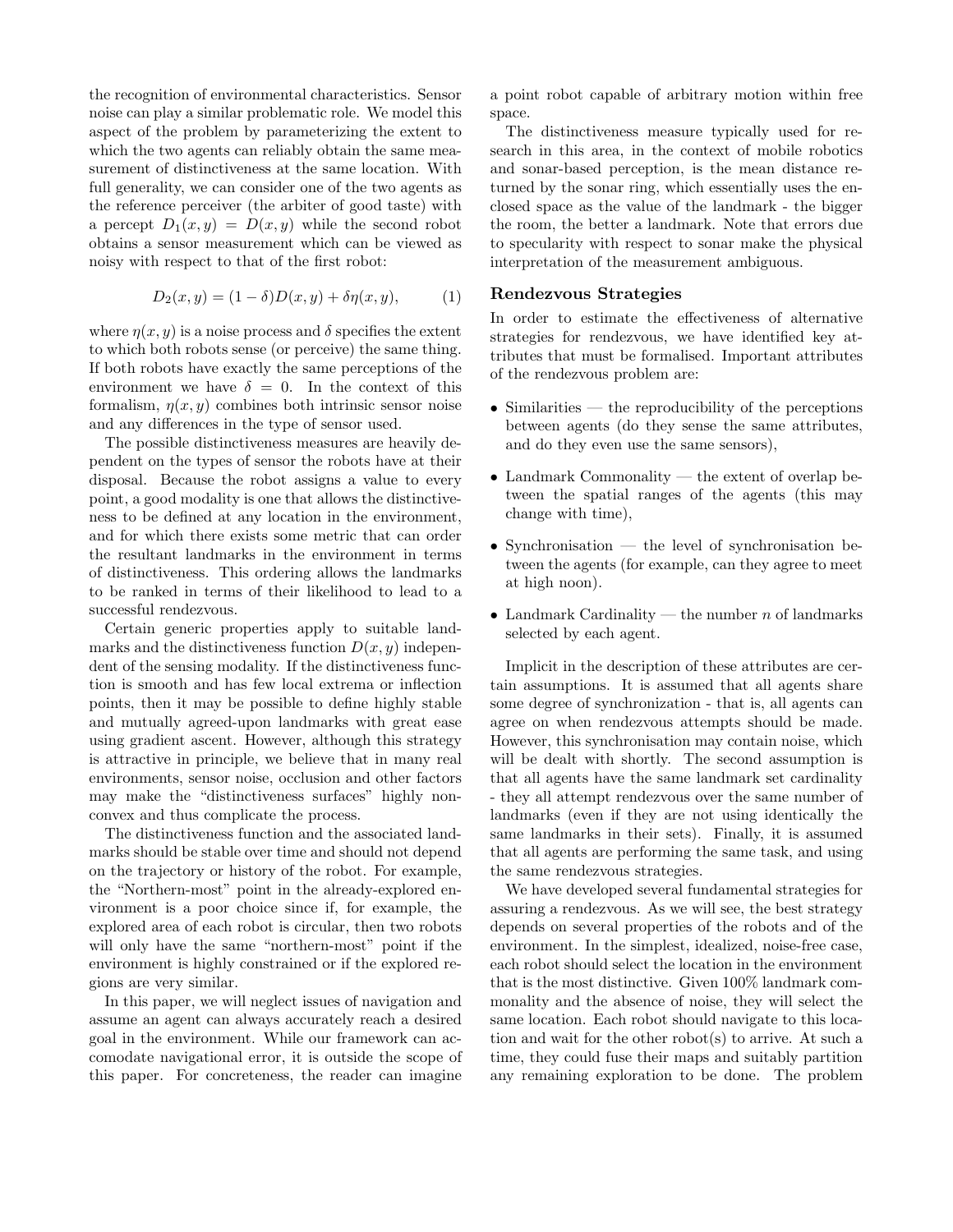with this idealized scenario in practice is that due to sensor variations, or disjoint landmark sets, they may not agree on where the ideal landmark is situated.

Our formalization of the rendezvous problem takes the key attributes mentioned above into account as follows:

- 1. Sensor noise the distinctiveness measure observed by the two robots is unlikely to match perfectly. This is expressed by the constant  $\delta$  and leads to strategies that must effectively consider a larger number of candidate rendezvous landmarks since a single guaranteed candidate may not be determined reliably. The issue of non-repeatability of sensor readings due to noise is not relevant in the context of this abstract model and is not considered here.
- 2. Sensor dissimilarities the two robots may not measure the landmarks the same as each other. As illustrated in Eq. 1, so long as we do not consider issues of repeatability, sensor differences can be modelled as a form of noise.
- 3. Asynchrony when two robots are attempting to meet at the same landmark, the rendezvous may fail because one could not reach the landmark in a dynamic environment, or even more likely, one robot could not reach the landmark in time, and the other moved on. This asynchrony is referred to in this paper as the probability that a given meet at a common landmark will fail. This effect leads to a need for strategies that may re-visit the same landmarks repeatedly to compensate for missed meetings.
- 4. Non-identical Landmark sets the robots may have explored different areas, and will have selected different landmarks that are not in the common region (assuming such a common region exists at all). This is modelled formally as the number  $d$  of landmarks out of a total set of  $n$  that are not common to the robots. The effect of the non-commonality is that both robots must consider a larger number of candidate landmarks, since any given subset of landmarks selected by one robot may not be known to the other robot.

We will show that the choice of an appropriate rendezvous strategy depends on the extent to which the robots have found the same set of landmarks, the amount of sensor noise (or, equivalently, the similarity of the sensors) and the reliability of the robots being at a mutually selected rendezvous point and detecting one another.

In the presence of large amounts of sensor noise, the landmark selection will be essentially random, in which case the best strategy is simply to have one robot visit every landmark, and have the other robot sit and wait for it. However, this is also an unrealistically pessimistic scenario. If the robots have been constructed to facilitate rendezvous, they are likely to have a somewhat common perception of the environment and to have some commonality in their explored areas. In reality, the robots will probably experience some limited sensor noise, minimal dissimilarities, some asynchrony, and partial but not complete landmark commonality. So, the best strategy takes these factors into account, and chooses a series of landmarks to visit in some intelligent way.

We are interested in strategies that would permit a robot to interleave exploration and attempted rendezvous so that if the rendezvous fails, the robots can continue their work and the strategies remain robust even in the face of a complete inability to find their associates. Below, we describe four alternative rendezvous strategies: these form exemplars of what we believe are two key representative algorithm classes.

- 1. Deterministic Algorithms Given the same set of landmarks, these algorithms will always create the same ordering of landmarks.
	- Sequential One robot picks a landmark and waits there for the other robot, which visits every landmark in turn. If the second robot has visited every landmark without encountering the first robot, the first robot moves to another landmark it has not yet visited.
	- **Smart-sequential** Each pairwise combination of landmarks known to a robot is assigned a "goodness" value. This value is the product of the distinctiveness of the pair. The list of landmark pairs is sorted by this product, and one side of each pair is discarded, leaving an ordered list of  $n^2$  landmarks from a set of  $n$ . The robot then visits the landmarks in this order.
- 2. Probabilistic The landmarks are sorted with respect to their distinctiveness and then assigning a likelihood of visitation  $p_i$  for landmark i as a function of its rank in the sorted list i.e  $p_i = f(i)$ . The algorithm probabilistically selects a landmark to visit, using  $p_i$  for each landmark.
	- Exponential The likelihood of visiting the  $i-th$ best landmark is  $\alpha e^i$ .
	- Random On each attempted visit, each robot selects a landmark at random and goes there.

Each of these methods has particular advantages and disadvantages. The sequential method is simple, but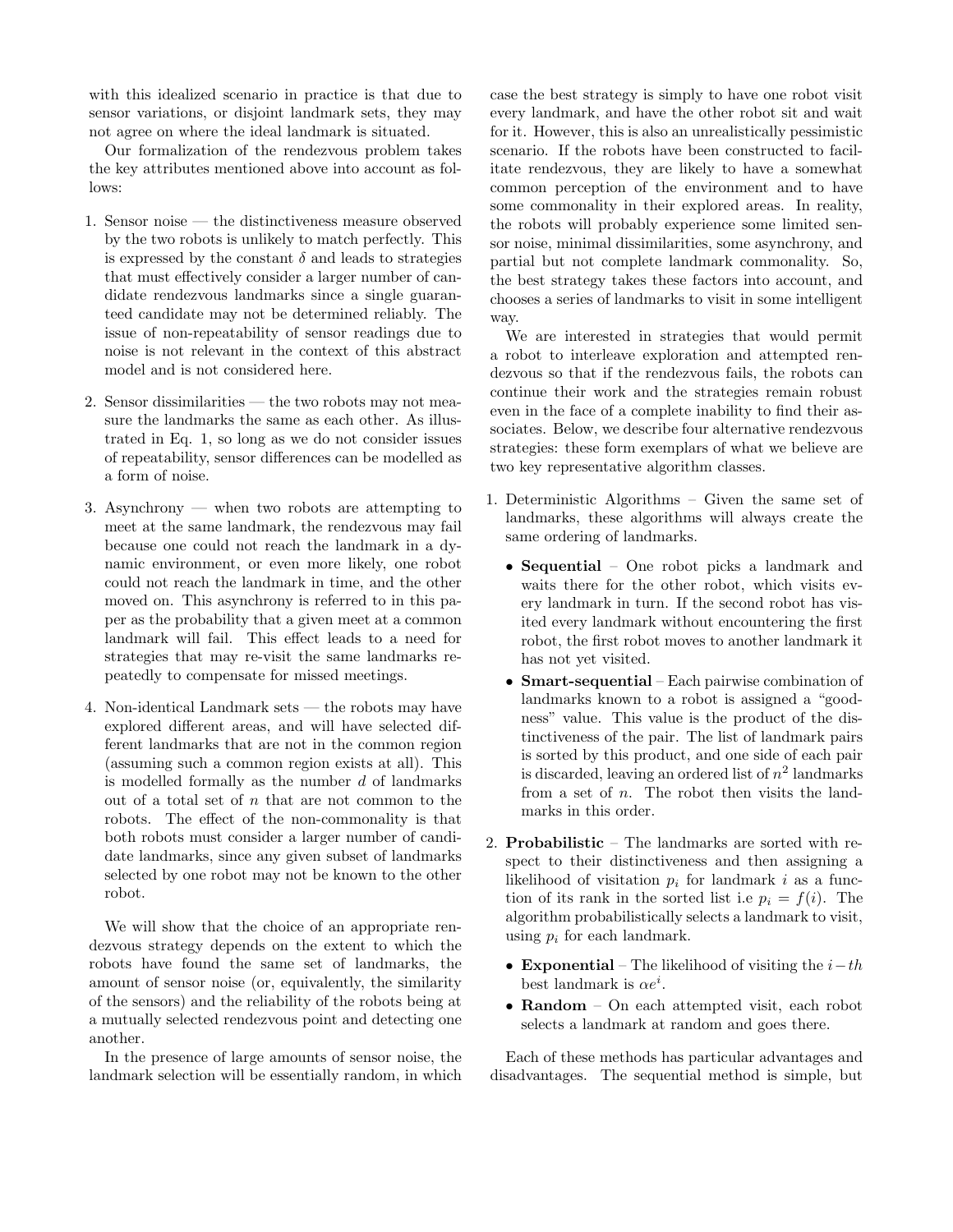makes no effort to account for relative likelihoods, or asynchrony. In view of the potential shortcomings of the sequential method, we have proposed an alternative method, the probabilistic method, that has an increased chance of compensating for a missed rendezvous and also attempts to compensate for small variations in the respective rankings of the landmarks selected by the two robots. For instance, the distinctiveness of each landmark could be the same, which would lead to a uniform random visitation strategy. The probability distribution  $f()$  could be a linear function of value, or, if we assume that the amount of sensor noise is low, an exponential strategy. However, if sensor noise is high and the two agents do not share the same ordering of landmarks, then the agents may be forced into revisiting the incorrect landmarks much too often. A good compromise between these two methods is the smartsequential method. The advantage of this method is that, if  $\delta$  is low, landmark combinations with high values are explored before landmark combinations where one landmark has a very high value, and the other has a relatively low value. This leads to an increased probability of meeting even with substantial asynchrony. The smart-sequential method is tantamount to guessing where the other robot might be, given relatively similar but not identical landmark rankings.

### Behaviour - Analytical results

| Algorithm  | Simple                 | Async.                           | $< 100\%$ Comm.                             |
|------------|------------------------|----------------------------------|---------------------------------------------|
| Random     | $log_2(\frac{n}{n-1})$ | $log_2(\frac{n}{n-1+j})$         | $log_2(\frac{n^2}{n^2-n+d})$                |
| Sequential | n/2                    | $\frac{n}{2}+j\frac{-1}{\log j}$ | $\frac{n}{2}+\frac{d}{n}$ log $\frac{d}{n}$ |
| Smart-seq. | $\approx n$            | $n+j\frac{-1}{\log j}$           | $n+\frac{d}{n}$ log $\frac{d}{n}$           |

Figure 1: Expected case behaviour. The columns denote the ideal case, the case where the asynchrony  $i \neq 0$ and the case where the landmark sets are not identical, but each agent has d non-common landmarks.

We can make an analytical assessment of the performance of the deterministic rendezvous algorithms, compared to the random algorithm baseline. If there is no noise, no asynchrony, and 100% landmark commonality, then all of the algorithms which use the distinctiveness measure to sort landmarks will lead to a rendezvous after only one attempt (i.e., both robots will go straight to the mutually agreed upon best landmark.). The random algorithm can never assure a rendezvous but will have a small, equal probability of leading to a rendezvous on every attempt.

More interesting is the performance of the algorithms in the limit of high noise,  $\delta = 1$ , such that no common ordering between agents of the same landmarks can be reliably determined. The first assessment is the algorithmic time complexity, i.e., the expected time to rendezvous, for the three algorithms in the limit of  $\delta = 1$ . The expected time to rendezvous is the maximum number of unsuccessful rendezvous attempts, where the probability of no success on the next attempt is greater than or equal to 50%. For a landmark set of size  $n$ , the probability of any single, random rendezvous attempt being unsuccessful is:

$$
P_{unsuccessful} = \frac{n-1}{n} \tag{2}
$$

If the asynchrony rate is accounted for, then the probability of an attempt being unsuccessful rises to

$$
P_{unsuccessful} = \frac{n - 1 + j}{n} \tag{3}
$$

These equations give rise to table 1. The first column refers to both robots having the same set of landmarks. The second column considers the scenario where the robots may fail to get to the appointed landmark at the same time (or fail to notice one another). This probability is the asynchrony,  $j$ . The third column deals with the case where  $d$  of each robot's  $n$  landmarks are not in the other robot's landmark set.

In the deterministic sequential algorithm, the expected time of the simplest case (identical landmark sets, no asynchrony), is very straightforward. One agent sits at a landmark, and the other agent visits every landmark in turn until they meet - on average  $n/2$  landmarks. However, in the presence of asynchrony, additional sweeps of all  $n$  landmarks will have to be performed. To find the expected number,  $k$  such additional sweeps, we use

$$
0.5 = j^k \tag{4}
$$

noting that each extra sweep  $i$  of  $k$  will reduce the probability of failure, and k such sweeps must reduce the probability of failure to 50%. Thus, on average  $j^{\frac{-1}{\log j}}$  sweeps during the rendezvous will fail due to asynchrony. Similarly, for non-identical landmark sets, additional sweeps of  $n$  landmarks will have to be performed on average  $\frac{d}{n}$  $\frac{-1}{\log \frac{d}{n}}$  times.

In the worst case, the performance time complexity is much more straightforward. For the probabilistic algorithms, such as the random strategy, or whenever asynchrony is an issue, the worst-case is always  $\mathcal{O}(\infty)$ , because a meet can never be guaranteed. Similarly, a rendezvous can never be guaranteed if any asynchrony is present, and so for  $j \neq 0$ , the worst case for all algorithms is  $\mathcal{O}(\infty)$ .

However, the deterministic algorithms are guaranteed to terminate when  $j = 0$ . In the worst case, the two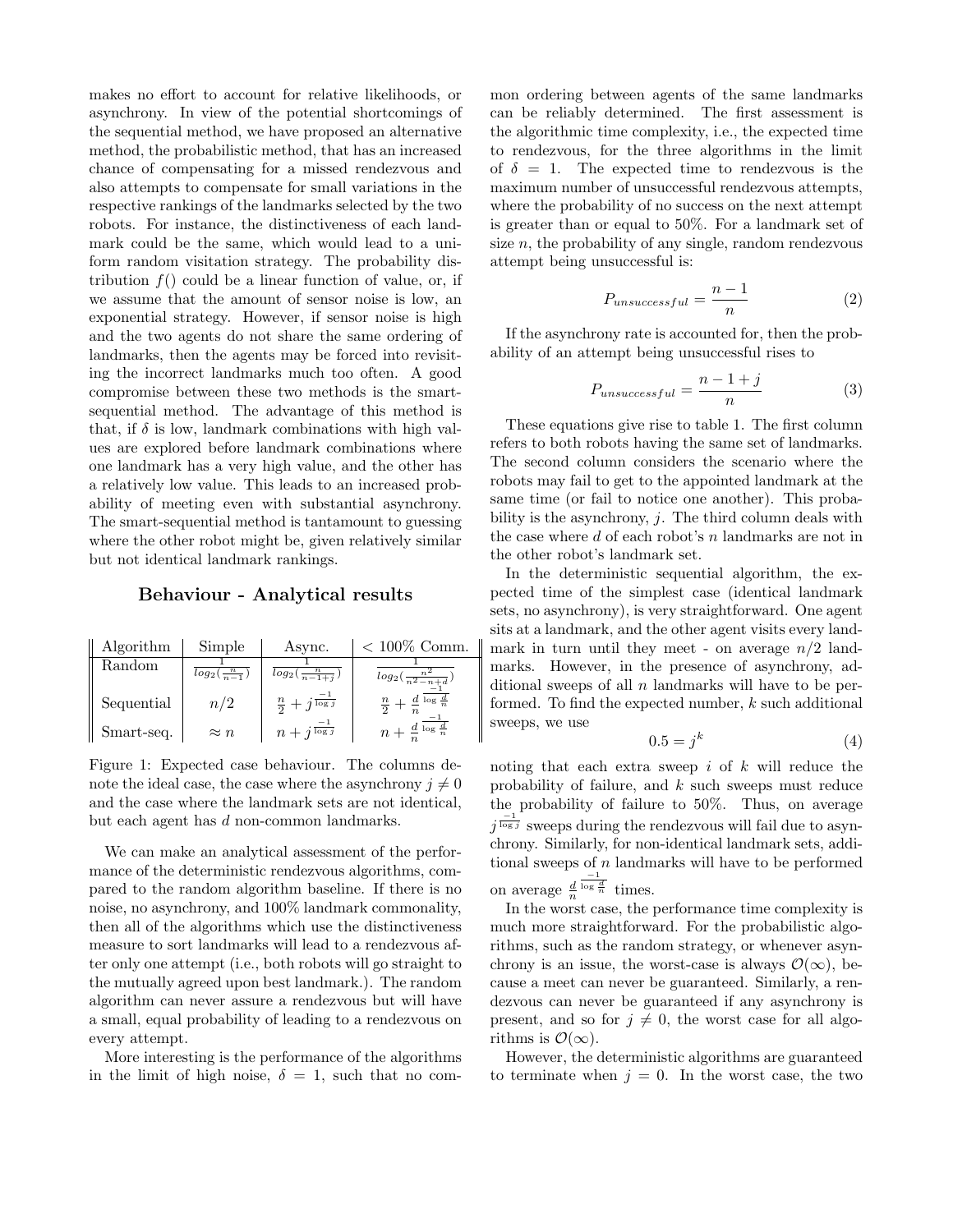algorithms terminate in  $n^2$  iterations when they share no common landmarks. At this point, both agents can determine that they cannot meet, and continue exploration. If, however, the agents share identical landmark sets, the sequential algorithm has a much lower worstcase complexity than the smart-sequential strategy, because one agent is guaranteed to visit every landmark in the other agent's set in n iterations.

| Algorithm                 |          |          | Simple   Async. $\vert < 100\%$ Comm. |
|---------------------------|----------|----------|---------------------------------------|
| Random                    | $\infty$ | $\infty$ | $\infty$                              |
| Sequential                |          | $\infty$ | $n_{d}$                               |
| Smart Seq. $\mid n^2 - n$ |          | $\infty$ | $n^2 - (n - d)$                       |

Figure 2: Worst case behaviour. Columns as in Fig. 1.

## Numerical Simulation

In order to determine the behaviour of the various algorithms with increasing noise, the algorithms were tested in numerical simulation. Rather than simulating an actual exploration<sup>1</sup>, two agents were modelled as having already explored an unknown area, and collected a set of landmarks. The distinctiveness values of the ordered landmarks were generated with a linear function, and then the random noise  $\delta$  as developed in equation 1 was applied to the two sets.

The visitation strategy was then executed on the two ordered sets of landmarks, creating a (potentially infinite) sequence of landmarks for each agent to visit. The sequence was terminated at the first instance where both agents had a landmark at the same position in the sequence, corresponding to a successful rendezvous. At  $\delta = 0$ , the two ordered sets were identical, and the deterministic algorithms (sequential and smart-sequential) were guaranteed to generate sequences of length 1. The length of the sub-sequences until rendezvous was used as a measure of time until successful rendezvous. The cardinality of the landmark set was 50 landmarks, unless otherwise specified.

The baseline simulation shows the performance of four algorithms in the face of increasing noise. The four algorithms are the deterministic sequential and smartsequential algorithms, and weighted probabilistic distributions with exponential and linear probability functions. Recall that the exponential probabilistic function, for example, would have an exponentially higher probability of visiting the best landmark over any other. There is no asynchrony present, and the landmark sets were completely common. Figure 3 shows that the sequential algorithm is the best performer, especially in



Figure 3: Baseline Performance - Time to Rendezvous as a function of Noise-level  $\delta$ 

the face of high noise (i.e.,  $\delta > 0.2$ ), which concurs with the analytical result. Clearly, exponential is a very fragile function, failing catastrophically with noise,  $\delta > 0.2$ .



Figure 4: Performance with 100 Landmarks, ideal case

Figure 4 shows the performance of the algorithms with a larger landmark set cardinality. Unsurprisingly, the performance of the algorithms scales appropriately with landmark set size.

In the face of asynchrony, however, the algorithms exhibit less intuitive behaviour. Asynchrony, again, is the probability that a particular rendezvous succeeded. The simulation (which creates landmark sequences) implemented asynchrony as the probability that a particular sequence element could be used. Even if the pair of landmark sequences contained the same landmark at identical positions, the sequence may not have terminated there, because the asynchrony probability prevented the first pair of matching landmarks in sequence from being compared, as if the robots had failed to ren-

<sup>&</sup>lt;sup>1</sup>This was carried out as well, but is not reported here due to lack of space.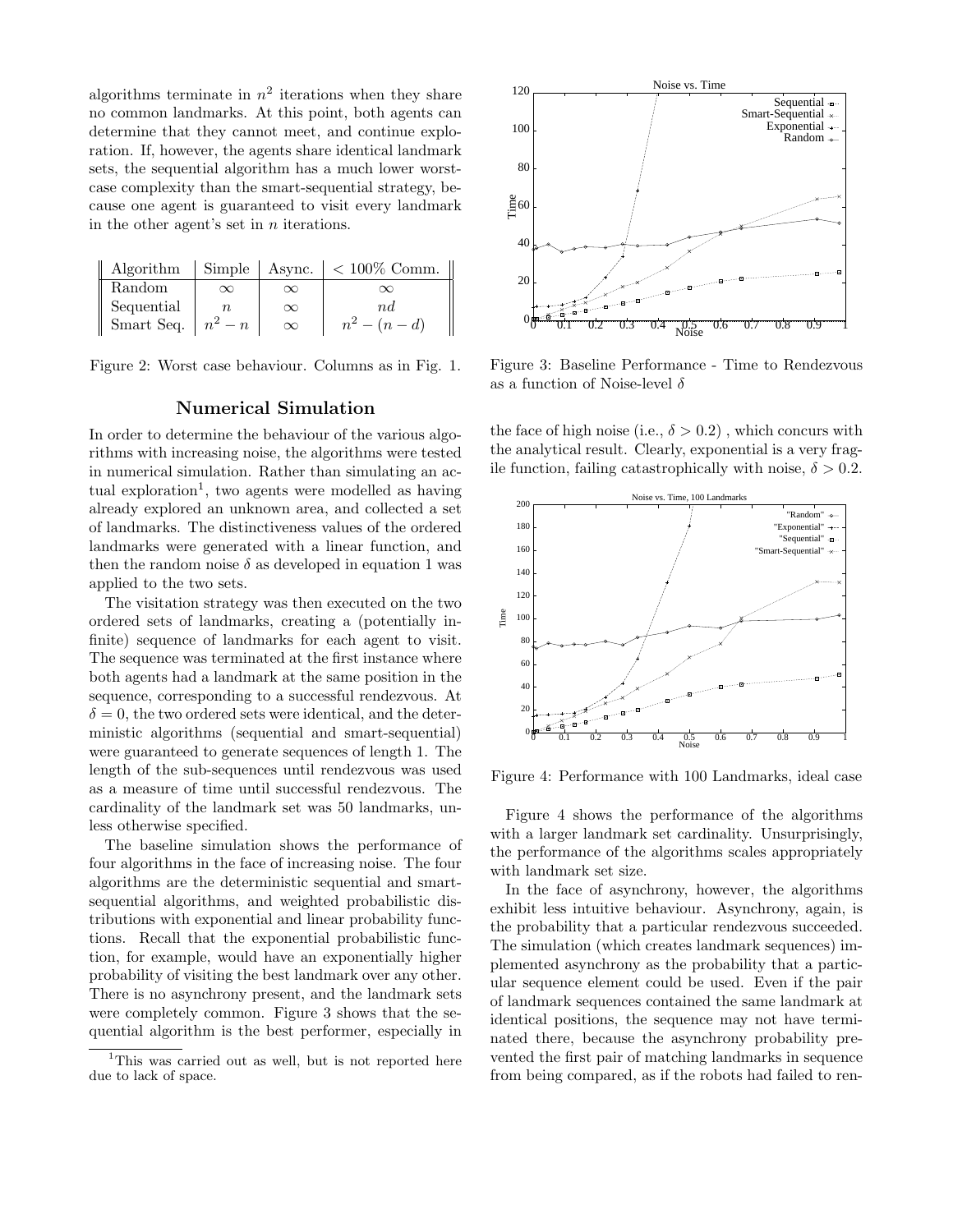dezvous successfully despite attempting to do so at the same location at the same time.



Figure 5: Performance with 50% Asynchrony rate

Figure shows the performance of the algorithms given a 50% asynchrony rate, or a 50% probability of successfully making a rendezvous. In this case, the smartsequential and exponential algorithms out-perform the sequential strategy, because the sequential form suffers from having to visit every other landmark before being able to return to the landmark that failed on a particular iteration, whereas the other two algorithms can return to landmarks relatively quickly. However, once noise dominates the values,  $(\delta > 0.5)$  the sequential algorithm becomes faster because it does not rely heavily on particular landmark values - it is not returning to the same landmark over and over again.



Figure 6: Performance with 80% Jitter rate

Even more interesting in the case of very high asynchrony, Figure 6 shows that the exponential probabilistic function outperforms the deterministic algorithms in the face of low noise  $(0.5 < \delta < 0.25)$ , but again fails rapidly in the case of high noise ( $\delta > 0.25$ ). The exponential algorithm essentially forces the robot to return to the same landmark over and over again, which is the correct strategy when asynchrony is high. However, when noise is high, the odds that the recurrent landmark is the wrong one increase, and the deterministic algorithms, which do not return to the same landmark as often, perform better.



Figure 7: Performance with 25% non-commonality in landmark sets



Figure 8: Performance with non-identical landmark sets, and 50% Asynchrony rate

Finally, Figures 7 and 8 show performance for maps with only 75% of the landmarks in common. The performance with non-identical landmark sets (akin to nonisomorphic maps) is very similar to performance under low- to medium-asynchrony. The smart-sequential algorithm performs better with low noise because it can return to landmarks faster than sequential, but in the case of high noise ( $\delta > 0.35$ ), returning to landmarks too frequently can be costly, and the sequential algorithm again dominates.